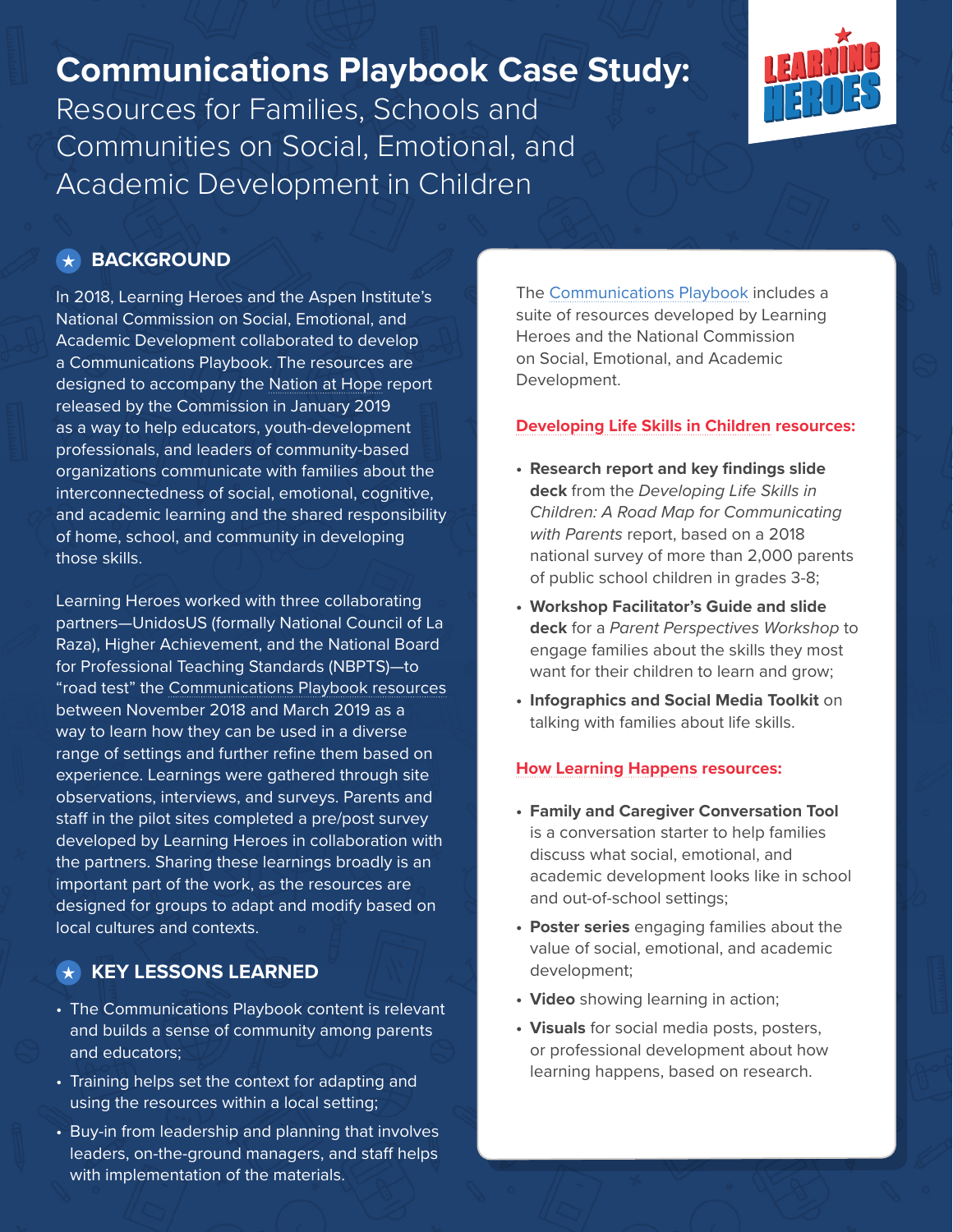#### **[UnidosUS](https://www.unidosus.org/)**

Building Community Among Latino Parents *ADVOCACY ORGANIZATION*

#### **APPROACH:**

[UnidosUS](https://www.unidosus.org/) embedded the *Developing Life Skills Parent Perspectives Workshop* into their Padres Comprometidos meetings, a longstanding series of workshops for K-12 parent leaders (in both English and Spanish). The pilot included local affiliates at the Tejano Center in Houston, TX; the Gads Hill Center in Chicago, IL; and the Hispanic Services Council in Tampa, FL, reaching 140 Spanish-speaking families. Each site had multiple sessions including 12 to 15 parents or caregivers. UnidosUS used the facilitator's guide and incorporated the *How Learning Happens* video, posters, and fact sheets into their parent group sessions. UnidosUS provided parents with small gift cards as incentives—as well as snacks and child care—to be responsive to parents' time and effort for participating.

#### **RESULTS:**

Based on the pre/post survey, parents reported significant increases in agreement with these statements following the workshop: "Learning is both a social and emotional process where children learn how to manage their emotions and/or the emotions of others," and "I feel like I know a lot about life skills and the connection between social, emotional, and academic learning." Staff similarly reported significant increases in their understanding that learning is a social and emotional process and were interested in further discussing the topic with parents.

Jerry Silva, who facilitated the parent workshops at the Gads Hill Center in Chicago, said, "This was a curriculum that parents hadn't received before, so all of the content was fairly new to them; fairly new to us. All of them were really engaged and asking for more." Maria Garavito, with the Hispanic Services Council in Tampa, FL, said, "We experienced the same here in Florida. Parents feel that their kids need these life skills and they think they are very important, and they were so engaged during the workshop."

Staff reported that the video was powerful and gave parents a reason to pause and reflect on who is in charge of their child's development. UnidosUS staff requested basic definitions to the social-emotional terms used throughout the workshop activities so facilitators would feel better equipped to lead these conversations with parents; Learning Heroes has since added definitions to the facilitator's guide.

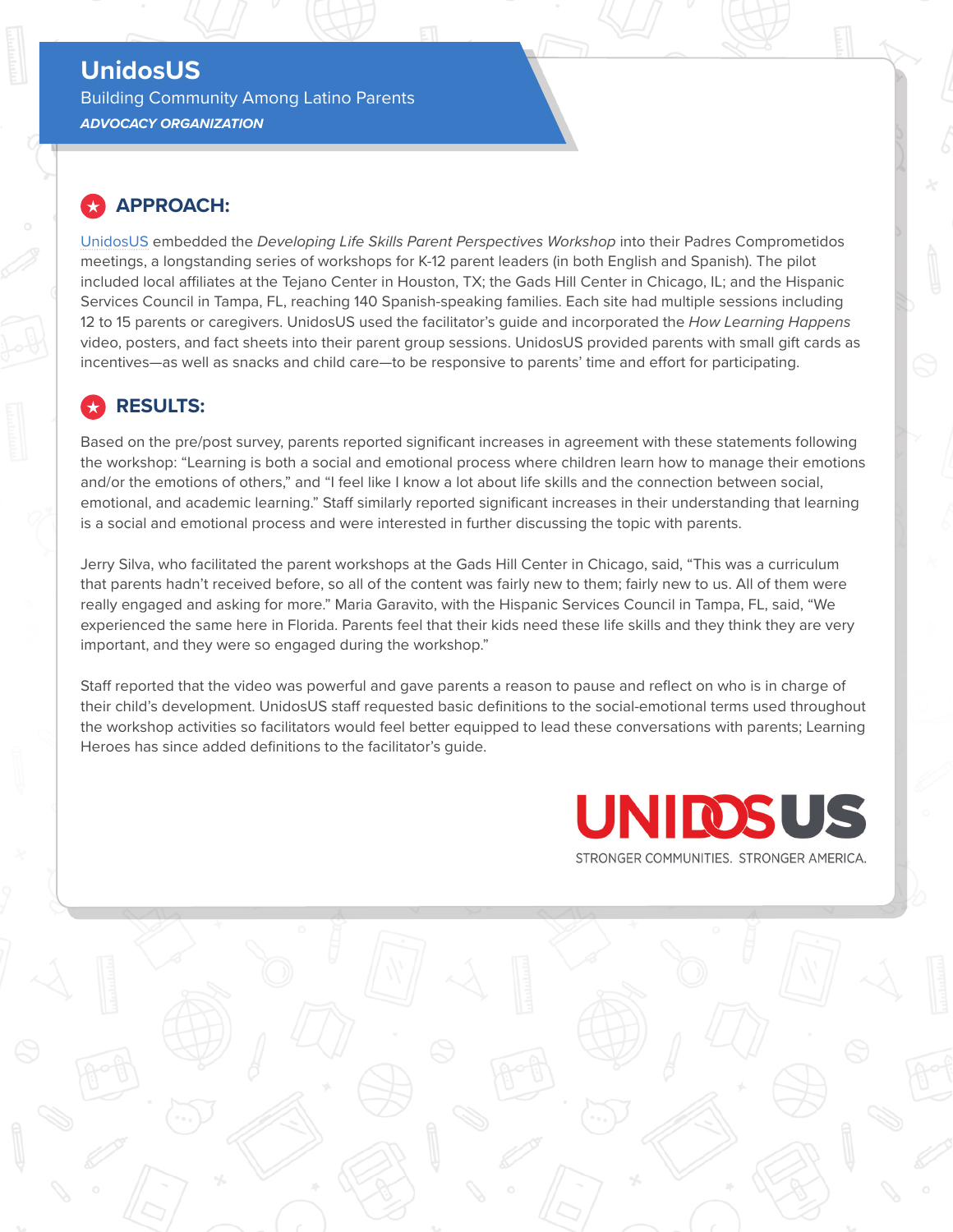## **[Higher Achievement](https://higherachievement.org/)**

Parents of Children in Youth Development Program Share Their Voices *OUT-OF-SCHOOL-TIME ORGANIZATION*

#### **APPROACH:**

[Higher Achievement](https://higherachievement.org/) embedded the *Developing Life Skills Parent Perspectives Workshop* into group meetings with the parents of 5th-8th grade students enrolled in Higher Achievement's after-school program at Cherry Hill Elementary/Middle School in Baltimore. Higher Achievement used the facilitator's guide to lead two group sessions with approximately 20 parents each. Parents received small gift cards and incentives, as well as a meal, to build community and support attendance among the target audience of low-income, English-speaking parents. Higher Achievement is also posting links to the Communications Playbook materials on its website for parents, staff, and community members to access directly.

Cornelia Calliste, the Director of Programs for the Baltimore affiliate, who facilitated the workshops, used the guide's recommended best practices and expanded on the activities to create dynamic sessions. These included: an opening activity that built community by having everyone stand in a large circle to introduce themselves; a think-pair-share activity to enable small group discussions among parents before they shared with the larger group; a poster paper "parking lot" to record parent comments or questions for later discussion; and a PowerPoint to walk parents through some of the activities both visually and aurally.

A school administrator, teacher, and guidance counselor also attended Higher Achievement's workshop, which added to the conversation about the role of home and school in developing life skills. While educators were particularly appreciative to hear parents' perspectives on social, emotional, and academic development, Calliste said educators need more support to have these types of conversations with parents. In particular, noted Traci Callender, the Executive Director of the Baltimore affiliate, parents rely on teachers as their primary source of information, but in parent-teacher conferences, "there may be 15 different priorities the teacher wants to talk to the parent about, and it often doesn't include life skills." Higher Achievement suggested the Playbook include additional resources for school leaders to understand how they can support teachers in having such conversations.

## **RESULTS:**

It was evident during site visits that parents were highly engaged during the workshops and shared intimately during the discussions. "A lot of what parents are working on with their scholar [child] isn't related to academics; it's more the social skills like responsibility and grit," said Calliste. "I was excited that the parents had an opportunity to let their voices be heard."

Based on the pre/post survey, parents reported a high level of interest in efforts to support children's life skills development in their school/community and felt the workshop "helped me think further about the life skills that are important to me and my child."

As a result of Higher Achievement staff feedback, Learning Heroes designed a PowerPoint slide deck that can be used and adapted by facilitators when presenting the workshop. Higher Achievement also suggested developing a short brochure to share with parents and school leaders that includes links to all of the Communications Playbook assets.

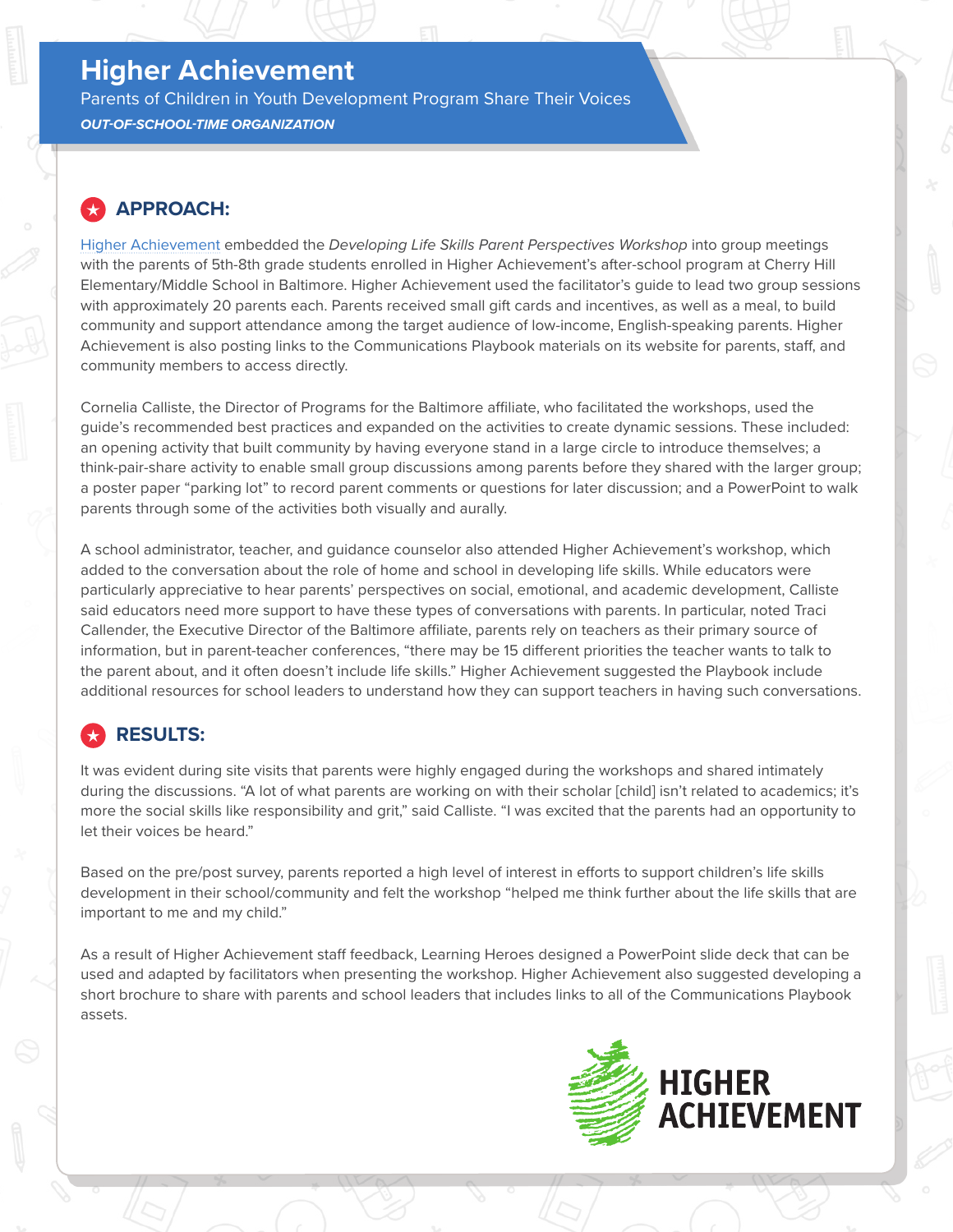## **[National Board for Professional Teaching Standards \(NBPTS\)](https://www.nbpts.org/)** Engaging Teachers in Integration of Children's Social, Emotional, and Academic Development

*TEACHER STANDARDS ORGANIZATION*

#### **APPROACH:**

[National Board](https://www.nbpts.org/) staff incorporated discussions about the Communications Playbook resources into one-on-one and group coaching sessions with teachers in: Tuscaloosa City Schools, Semmes Elementary School, and Shades Cahaba Elementary School in Alabama; San Felipe Pueblo Elementary School in New Mexico; and JKL Bahweting School in Michigan. Assets used included the *How Learning Happens* video and posters. The specific goals of the pilot were to have teachers use the resources to encourage a better flow of communication about social, emotional, and academic development with parents and to help teachers make connections between the resources and NBPTS's core propositions and standards.

NBPTS's five core propositions focus on board-certified teachers knowing and teaching the whole child, said Michelle Accardi, who ran the pilot, "and these resources help them to do that in a meaningful way by providing 'ready to use' resources to support, or initiate, conversations with students and families. Without this grant, resources of this caliber would simply be out of reach for many of these teachers due to budgets or even the knowledge that they are available."

### **RESULTS:**

"I see this project as an initial step in helping teachers and education systems move forward with the support they desperately need to proactively build social and emotional learning and communications supports for their students and school community members," Accardi said. "The teams participating in our pilot group are so grateful for the resources but clearly need more, both in terms of resources and time to engage in conversations with other professionals and especially community members."

While the materials were extremely useful for internal staff development, she added, teachers needed more training to feel confident in offering the parent workshop. "It's so different from what comfortably occurs in schools," she said. "This [workshop] is more than just a parent-teacher night. Having an opportunity to feel adequately trained, to practice and role play, I think would really prepare educators and build confidence." She also said some schools struggled to find the time and ability to prioritize a focus on social-emotional learning; this suggests the importance of tying social-emotional learning to academic outcomes and a need for broader awareness building.

Based on the pre/post survey, teachers overwhelmingly concur that learning is both academic and social-emotional and they are interested in efforts that support children's life skills development in their school/community. Though no doubt individual teachers and principals take on conversations with parents about children's life skills development, it does not generally show up as a job expectation. Indeed, less than half of the teachers in the pilot regularly communicate with parents about this topic; only 28 percent of teachers felt they know a lot about parents' perspectives on their child's development of life skills. Accardi observed that building the Communications Playbook resources into her coaching sessions with teachers raised awareness and sparked deeper conversations about how to more intentionally engage parents as partners in children's social-emotional learning.

# NATIONAL BOARD

for Professional Teaching Standards®